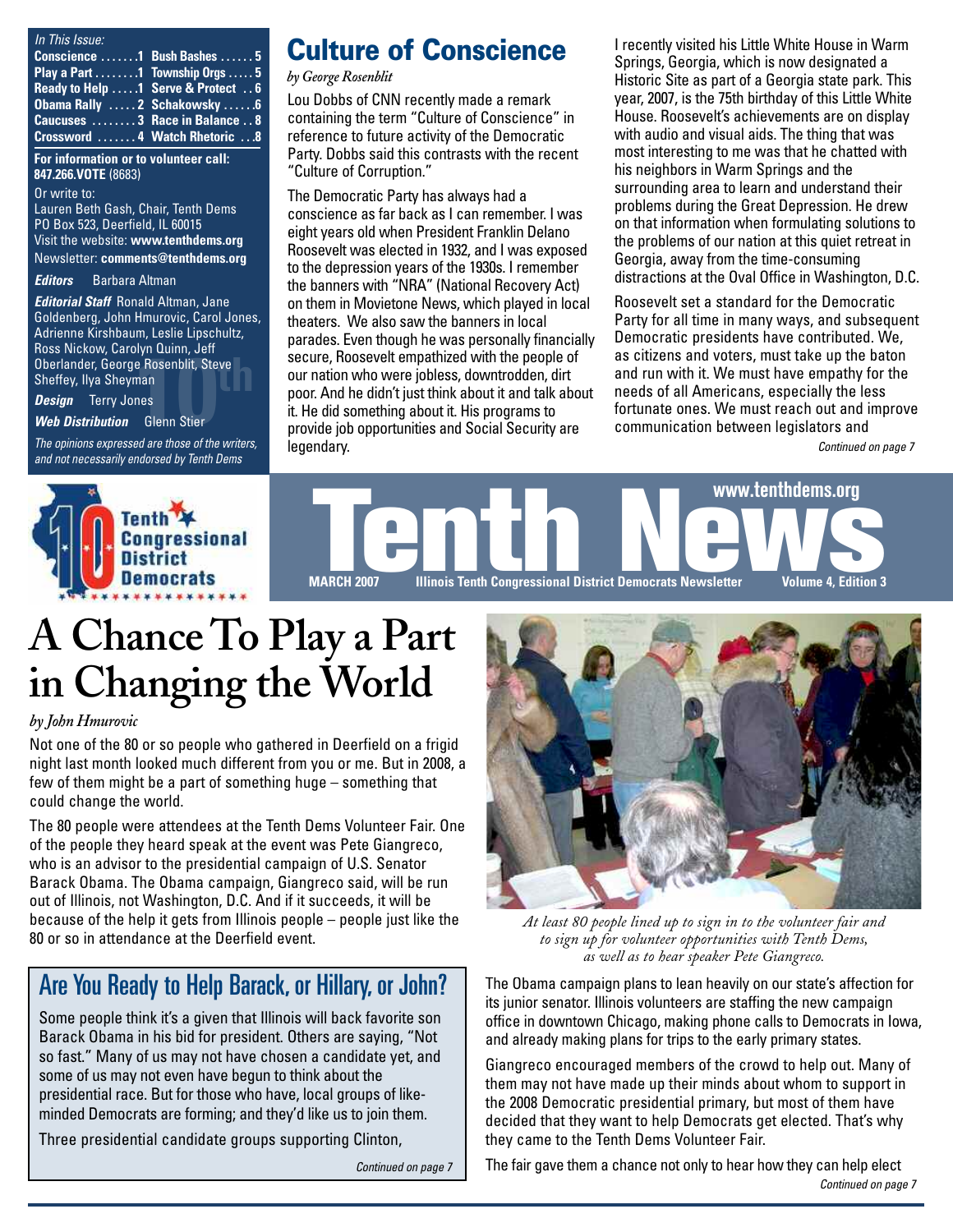## *"Barack is My Guy"* **Personal Reflections on a Moment in History**



*by Carolyn Quinn*

Postcard perfect clear sky.

I leave my camera bag, purse, and backpack in the car on purpose to have less stuff to worry about. I carry *The Audacity of Hope* and today's copy of the

*Springfield Journal* with Barack all over the front page. I plan to get them autographed.

Wicked cold. Makes me think twice about taking in the next breath because the frigid gasses seem downright invasive.

A Mark Twain impersonator passes by on the sidewalk as we approach the old Statehouse. Also, of course, Abe Lincoln. Both look real enough. A couple of kids hawk tee shirts and buttons. I don't buy any because the money isn't going to the Obama campaign. Plus, I don't have my purse.

Long lines at 8:30 a.m. to enter the courtyard area, and despite the biting cold, spirits are incredibly high. Nobody jostles for a better place in line. We get acquainted as we wait, and I shake many mittened hands this morning. People of different ages, backgrounds, races, regions, all pleasant and of a single group spirit. Today we share a common hope – to be able to make a difference, to make government more responsive to ordinary people's lives. Lives like our own. And we hope this guy is the one to help us make it happen.

*Jan Schakowsky serves as moderator at the UIC Obama announcement rally.*

Townies are proud to host the announcement of Obama's presidential bid. Way proud. Travelers are thrilled to be here. We share stories about how far we've come, how early we started out this morning, also with a sense of pride. We share a personal investment in the hope that we can reclaim America.

Debbie Ross from Lincoln, Illinois, sings *The Star Spangled Banner* and my friend Sam says she is the same woman who sang at his wedding.

Barack offers himself up as a vehicle today. Why do we hope Barack is the one to help us effect change in the overall political climate? All along he has been listening to the stories of ordinary people – listening carefully enough to remember our stories, to pass them on, to tie the stories together with a meaningful thread of who we are, what our challenges are, and how we try so hard against so many obstacles. He must have heard people who are like me, because

when he tells their stories, it sounds like he is telling my story and getting the gist of why I work so hard to keep my head afloat in an

> economy that doesn't appear to put much value on my hard work. He gets how I work so hard, what the challenges are like, and the kinds of things our government could do that would make me feel more like I was getting a decent shake at the American dream.

But that's not all. Barack has spoken against the war in Iraq all along. Today he proposes a date we should have our military out of there.

The crowd is quiet. Not me. I'm whooping and hollering. But I am one of ten thousand, and I go unnoticed by all but the people right around me. And then he describes how we must take care of all our returning vets, and the entire crowd is whooping and hollering with me. He proposes that we bring unions back into power, enough to take care of laborers. He proposes that we give teachers the resources and money they deserve. He proposes that we make college education more affordable, and there is an ocean of approval moving all around the lawn. The twenty-somethings and the fifty-somethings



*Obama addresses the enthusiastic crowd at the UIC rally.*

are in complete agreement about this one.

And he speaks to us as a generation. Not separate generations in clusters, but as though we in the audience are all one generation, the generation that can step up to the plate, roll up our sleeves, and fix what's wrong with today's government.

*Continued on page 7*

## **An Infusion of Hope**

*by Adrienne Kirshbaum*

Want the perfect antidote for the mid-winter blahs? Try a Barack Obama rally. You'll get an infusion of hope.

I went to the Obama '08 announcement rally at the UIC Pavilion on Sunday, February 11. I was part of a large, diverse, and very enthusiastic crowd. We waited patiently for the main event, and while we waited we were entertained by the UIC Pep Band and a spirited gospel choir. We sat through introductions, a few speeches, and then Obama arrived. The crowd was ready to explode, and it did!

The warmth of Obama's reception was impressive. So was his performance. He was funny and charming as he outlined the issues he would address as a presidential candidate. He even handled a small protest quite deftly. I haven't felt this much charisma since John F. Kennedy ran for president.

Outside the Pavilion was a cold February dusk. Inside was the dawn of a promising campaign.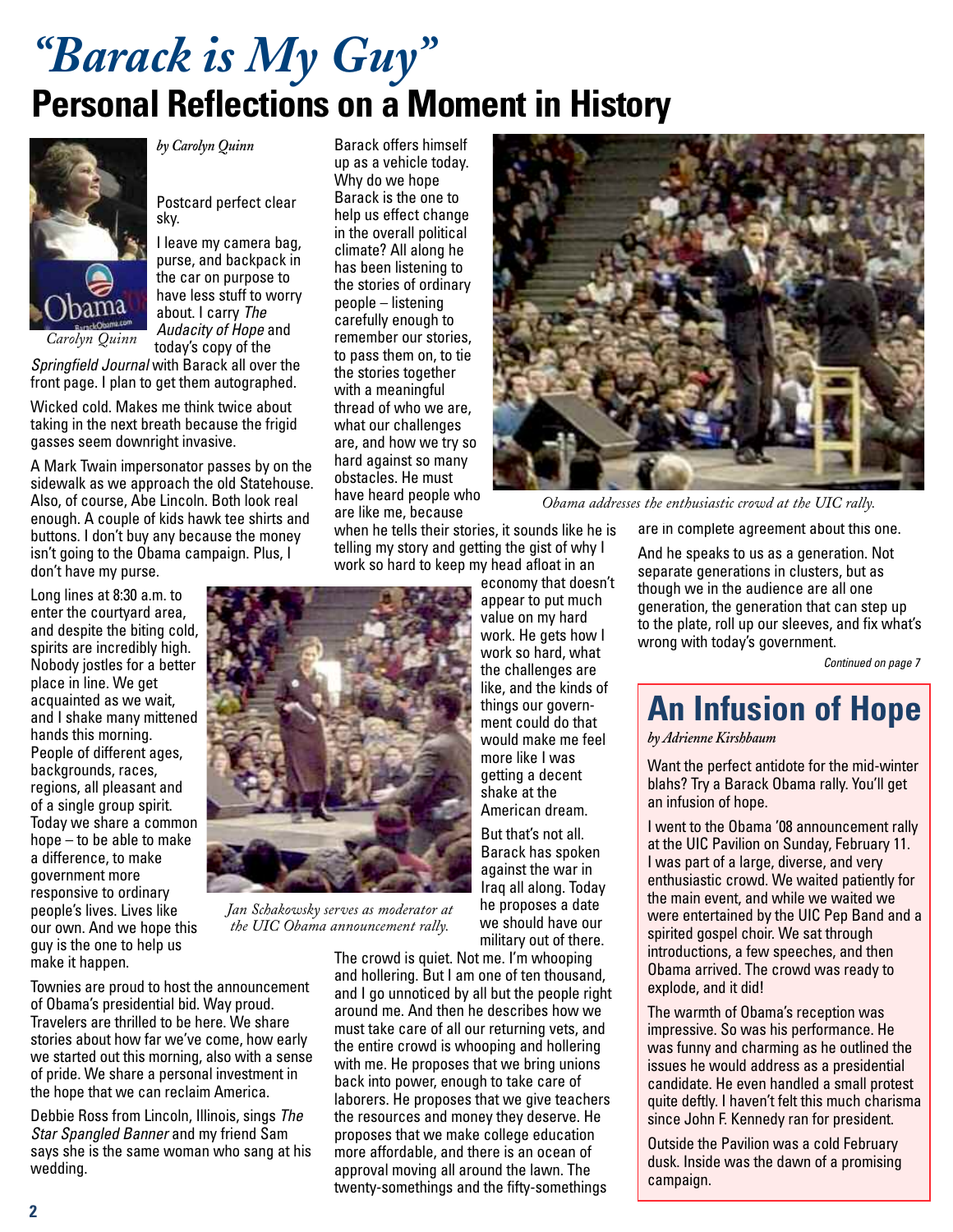# **On Democracy, Caucuses, and Willow Road**

#### *by Jane Goldenberg*

While we may gnash our teeth about the goings-on in Washington, with its partisanship and incumbent security plans, some of us political watchers are equally frustrated by what we observe in our local governments, where caucuses were established to do away with partisanship long ago.

The caucus system was supposed to fix everything, so citizens could come together in town meetings, agree on the important issues, select a good slate of candidates to push forward the "right" positions, then sit back and relax until the next biennial meeting.

If only it were that simple. Problems crop up when we don't agree and intensify for some of the more important issues – such as the recent brouhaha over the Winnetka School Board, spurred by a controversial principal selection, and the looming fight (or latest battle) over the widening of Willow Road.

The caucus system may serve as an efficient screening device for selecting only well-qualified candidates, but the system also can serve to screen out any opposition to the establishment positions. This means a small, self-selected body can control a town. And when the caucus has no term limits, as is the case in Northfield, this body can control the town in perpetuity.

So when the caucus has a platform that says "widening (Willow Road) to four or more lanes is not a viable alternative," no one will be slated to the Village Board who favors a compromise or has at least been publicly caught saying so.

Hence, we have a situation in Northfield where the caucus chose not to re-slate current Trustee Barbara Moore, who has become somewhat of the local transportation expert over the years. Instead the caucus chose three candidates who've declared their support for the platform – of course.

This is nothing new. More than 30 years ago, in 1976, a story in *Illinois Issues* pointed out: "Caucuses have been known to reject a qualified candidate because he spoke out strongly on a highly controversial local concern."

Beginning in Winnetka in 1915, the caucus system had noble aspirations as it became a popular way to select candidates and avoid partisan politics in several North Shore communities. How well caucuses continue to serve their communities seems to be an open

Northfield Nametka

question in some towns. In towns such as Winnetka, Kenilworth and Glencoe, caucuses continue to vet and select candidates to produce a slate for local elections. Other towns that use the caucus system include Lake Bluff, Lake Forest and Deerfield.

And, if local residents don't like the slate, they can always

organize an alternative group of candidates to get on the ballot. This type of organized opposition hardly ever arises; however, just such a revolt in Wilmette in 1969 led to the end of the caucus system in that village.

In Winnetka, a recent dispute over the slating of a school board member led a local resident to file a complaint with the Illinois attorney general's office contending the caucus violated the Open Meetings law. The controversy also led a caucus committee member to resign.

*The caucus system may serve as an efficient screening device for selecting only well-qualified candidates, but the system also can serve to screen out any opposition to the establishment positions.*

Winnetka's caucus has a high level of detail in its by-laws, as well as term limits, and it has been subjected to several studies by the local League of Women Voters. A recent study of the Winnetka Caucus by the League of Women Voters of Winnetka, Northfield and Kenilworth found that most residents don't know anything about the caucus. But that doesn't stop people

from complaining that insiders control the process. According to a recent article in the *Chicago Tribune*, the Illinois State Board of Elections had received about 100 complaints about caucuses during this election season.

> From a glance through Cook County election results, only about one-third of registered voters typically come out for a local municipal election. Mostly residents tend not to get involved in local politics, and turnout is low, not only on Election Day but also at caucus meetings.

When national elections in nonpresidential years have trouble attracting voters, it doesn't seem likely that local issues will get onto most busy soccer moms' and dads'

radar screens anytime soon. So it looks like the caucus system is here to stay in most of these towns because at least someone's interviewing the candidates.

And people will still find time to complain about their water bill, local tax bill and, yes, Willow Road.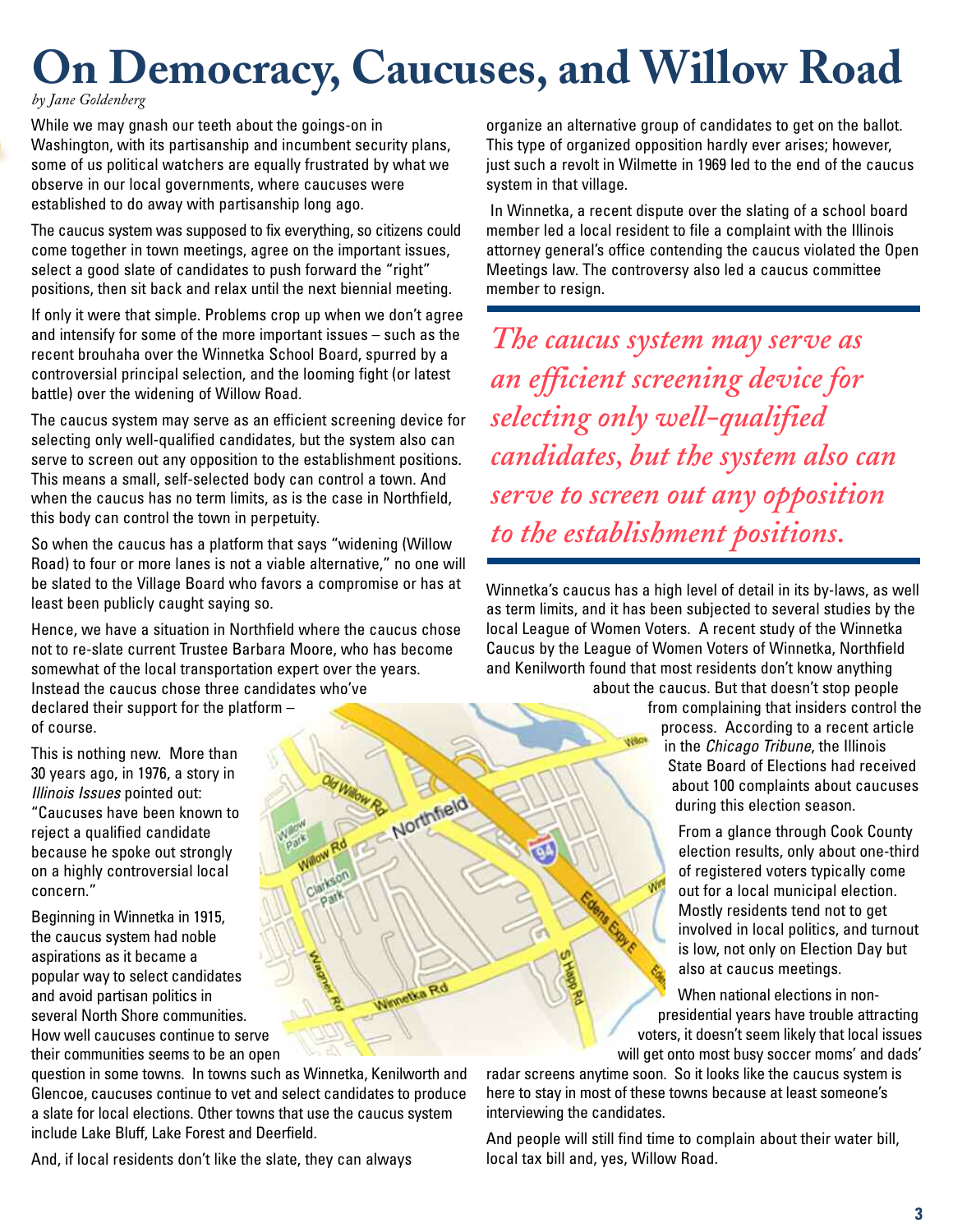## **"Democrats Get a Clue"***Created by Ross Nickow with Eclipse Crossword - www.eclipsecrossword.com*

|     | 1 |    |    |   |    |                |                   |    |                 |     | 2 |    |    |                 |    |
|-----|---|----|----|---|----|----------------|-------------------|----|-----------------|-----|---|----|----|-----------------|----|
|     |   |    |    |   |    |                | J.                |    |                 |     |   |    |    |                 |    |
| A.  |   |    |    |   |    | $\overline{5}$ |                   |    |                 |     |   |    |    |                 |    |
|     |   |    |    |   |    |                |                   |    |                 |     |   | Γ  |    | $\overline{7}$  |    |
|     |   |    |    |   |    |                |                   |    |                 |     |   |    |    |                 |    |
|     |   |    |    | 8 | p  |                |                   |    |                 | 10  |   |    |    |                 |    |
| 11. |   |    |    |   |    |                |                   |    |                 |     |   |    |    |                 |    |
|     |   |    |    |   |    |                | $12 \overline{ }$ |    |                 |     |   |    |    |                 | 13 |
| 14  |   |    |    |   |    | 15             |                   |    |                 |     |   |    |    |                 |    |
|     |   |    |    |   |    |                |                   |    | 16              | 17. |   |    |    |                 |    |
|     |   |    |    |   | 18 |                |                   |    |                 |     |   |    |    |                 |    |
|     |   |    |    |   |    |                |                   |    | 19 <sub>1</sub> |     |   |    |    |                 |    |
|     |   |    |    |   |    | 20             |                   |    |                 |     |   |    |    | $\overline{21}$ |    |
| 22  |   |    | 23 |   |    |                |                   |    |                 |     |   | 24 |    |                 |    |
|     |   |    |    |   |    |                |                   | 25 |                 |     |   |    |    |                 |    |
|     |   |    |    |   |    |                |                   |    |                 |     |   |    |    |                 |    |
| 26  |   |    |    |   | 27 |                | 28                |    |                 |     |   |    |    |                 |    |
|     |   |    |    |   |    |                |                   |    |                 |     |   |    |    |                 |    |
|     |   | 29 |    |   |    |                | 30                |    |                 |     |   |    | 31 |                 |    |
|     |   |    |    |   |    |                |                   |    |                 |     |   |    |    |                 |    |

*Answers will be published in next month's newsletter. For those of you who can't wait until April, check our website, tenthdems.org.*

#### **Across**

- 1. East border of 10th District, and recently elected environmentally passionate commissioner
- 2. Evolved from Dean campaign
- 4. Hoosier Dem
- 5. With global, reality that Republicans are ignoring
- 6. Keynoted first Tenth Dems fundraiser
- 10. IL 29th state senator
- 11. With 7D, campaign tactic used by Kirk/GOP
- 14. Endangered political animal (acronym)
- 15. Gossip network with fake news
- 16. School filled with Seals supporters during only campaign debate, and one-time favorite son presidential candidate
- 18. Oldest Dem. org. in 10th District
- 19. Bush's next target?
- 23. Dem. org. with monthly discussion groups
- 24. GOP game to avoid responsibility
- 25. Dick Cheney's lesbian daughter
- 26. 10th District's amazing Weblog
- 29. Kerry, Edwards, et al.
- 30. Principled senator from cheesefilled state (first name)
- 31. Bush's Vietnam

#### **Down**

- 1. Republican solution to the Iraq war
- 2. Probable winner of 2008 congressional race
- 3. Spring month, or 58th District state representative
- 7. With 11A, campaign tactic used by Kirk/GOP
- 8. Annoyance to Bush administration
- 9. 2005 catastrophe destroyed a city and Bush's approval rating
- 12. Best GOP smear to freeze Nancy Pelosi
- 13. Political school starting soon for Tenth Dems members
- 17. Bush's description of Dems, with "aiding the…"
- 20. On-line discussion with Group
- 21. Rarely seen in 10th District
- 22. Balm for campaign workers' feet
- 27. One of Mark Kirk's mentors
- 28. Winner of 2000 presidential election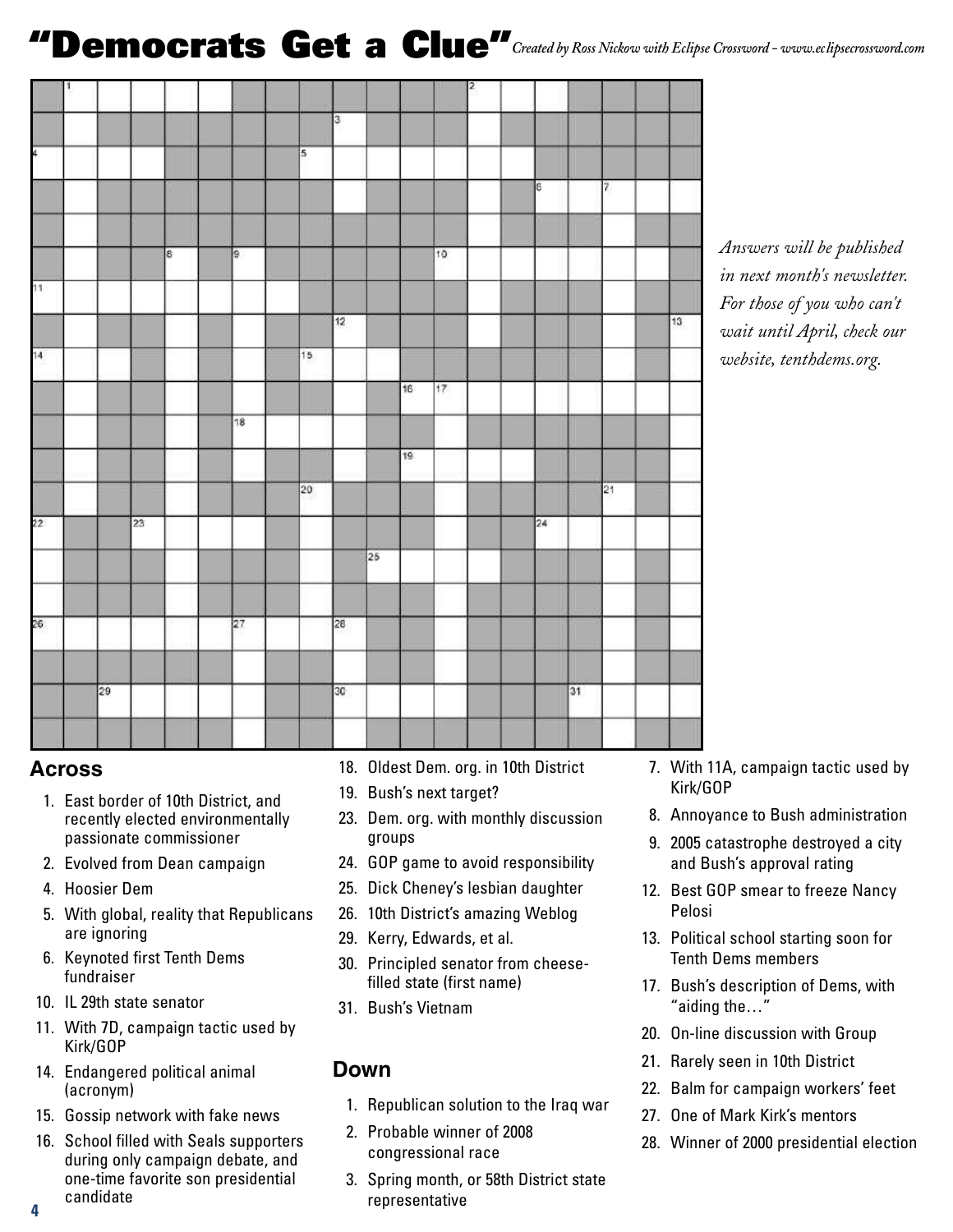## **Bush Bashes the Constitution** *by Ronald Altman*

George Bush may have just a passing knowledge of the English language, but he clearly has a subtle understanding of the Constitution. His interpretation of the extent of executive powers and the use of presidential signing statements when he signs bills into law surreptitiously undermines the values of the Founding Fathers and the people of the United States. Despite his oath to "preserve, defend and

protect the Constitution of the United States," his administration has led a concerted attack on the separation of powers, the keystone of the system of preservation of our liberties since the 18th century.

In establishing the way a bill becomes a law, Article I states that if the President approves of a bill "he shall sign it, but if not he shall return it, with his objections" to the house in which it originated for reconsideration and override of his veto. Thus powers are "balanced." The executive may endeavor to correct the legislature, by veto, while the legislature, through the override by a two-thirds supermajority, may insist on the correctness of its position.

Under the doctrine of the "unitary executive" whipped up by the ultraconservatives in the Reagan White House and brought to fruition under Bush and Cheney, the powers of the President are not limited by these processes, or by the actual words of the Constitution. By issuing a signing statement that the Bush

administration claims has the force of law, President Bush is attacking these constitutional principles hammer and claw. He intrudes on the legislative power under Article I by subverting the intent of the section on veto overrides while preventing his objections as expressed in his signing statement from being reconsidered by the Congress (and perhaps being overridden). At the same time, by creating executive legislative history he asserts his power to interpret the intent of Congress, thereby usurping the power of the courts under Article III to do so.



Administrative spokesmen have suggested that the constitutional stricture that the President "shall take care that the laws be faithfully executed" authorizes signing statements and gives the executive branch the lead role in determining the wisdom and constitutionality of a bill. They use the theory of the unitary executive to argue that the opinion of the President as set forth in a signing statement carries more weight than that of the Congress as expressed in legislative history, contending that the signing statement expresses the view of an entire constitutional branch rather than that of a single senator or representative or congressional committee. The error in this interpretation is that it arrogates to the President the orchestration of lawmaking. But he is not the composer, or even the conductor; he is only the audience. He may applaud or he may boo, but he may not

In *The Federalist Papers*, Madison correctly foresaw the danger of an aggressive executive undermining the liberties of the people. He noted the brilliance of the Founding Fathers' scheme of separation of powers to avert this danger. We must be equally vigilant in protecting our liberty from an executive that strives to be as destructive of our freedoms as was that of another George 231 years ago.

## **Building Effective Township Organizations** *Tenth Dems Regional Coordination Meeting Report*

#### *by Ilya Sheyman*

On February 20, veteran volunteers from across the 10th District joined with first timers, many of whom learned about this volunteer opportunity at the February 8 Tenth Dems Volunteer Fair, to get the Tenth Dems Regional Coordination committee off to an exciting start. The Committee discussed successful strategies in vibrant township Democratic organizations and how these can be shared with newer, developing township organizations. The group agreed that every township is unique but that common strategies nevertheless can be found for recruiting membership and building effective volunteers. Next month, the committee plans to work with the Vernon Township Democrats to help develop strategies and tactics for building their organization.

The committee's short term goal is to help develop ideas and strategies for townships at varying stages of development. The committee's long term goal is to help establish strong township organizations across the 10th District with an established cadre of grassroots workers in each and every precinct who actively energize their neighbors' participation in the electoral process.

The committee also discussed working with townships that would like to hold mock presidential caucuses across the 10th District. Such events would bring supporters of all candidates together while also helping to build relationships within the various townships.

Building a strong Democratic Party is a part of the Tenth Dems mission to elect Democrats in every corner of the 10th District. In 2006, Tenth Dems organized a set of Democratic township caucuses before the 2006 primary elections to introduce candidates to Democratic voters throughout the 12 townships that make up the 10th District. Tenth Dems has also worked closely with township groups to bring more volunteers into the political process. Many of those volunteers recruited by Tenth Dems have taken up leadership roles within the Democratic township organizations, and some have run as candidates (and won) for offices in their township government. Tenth Dems also has provided financial support to Democratic township groups and conducted training for grassroots volunteers.

To showcase the exciting growth and development of township groups, the committee intends to use this newsletter regularly to highlight different township Democratic organizations.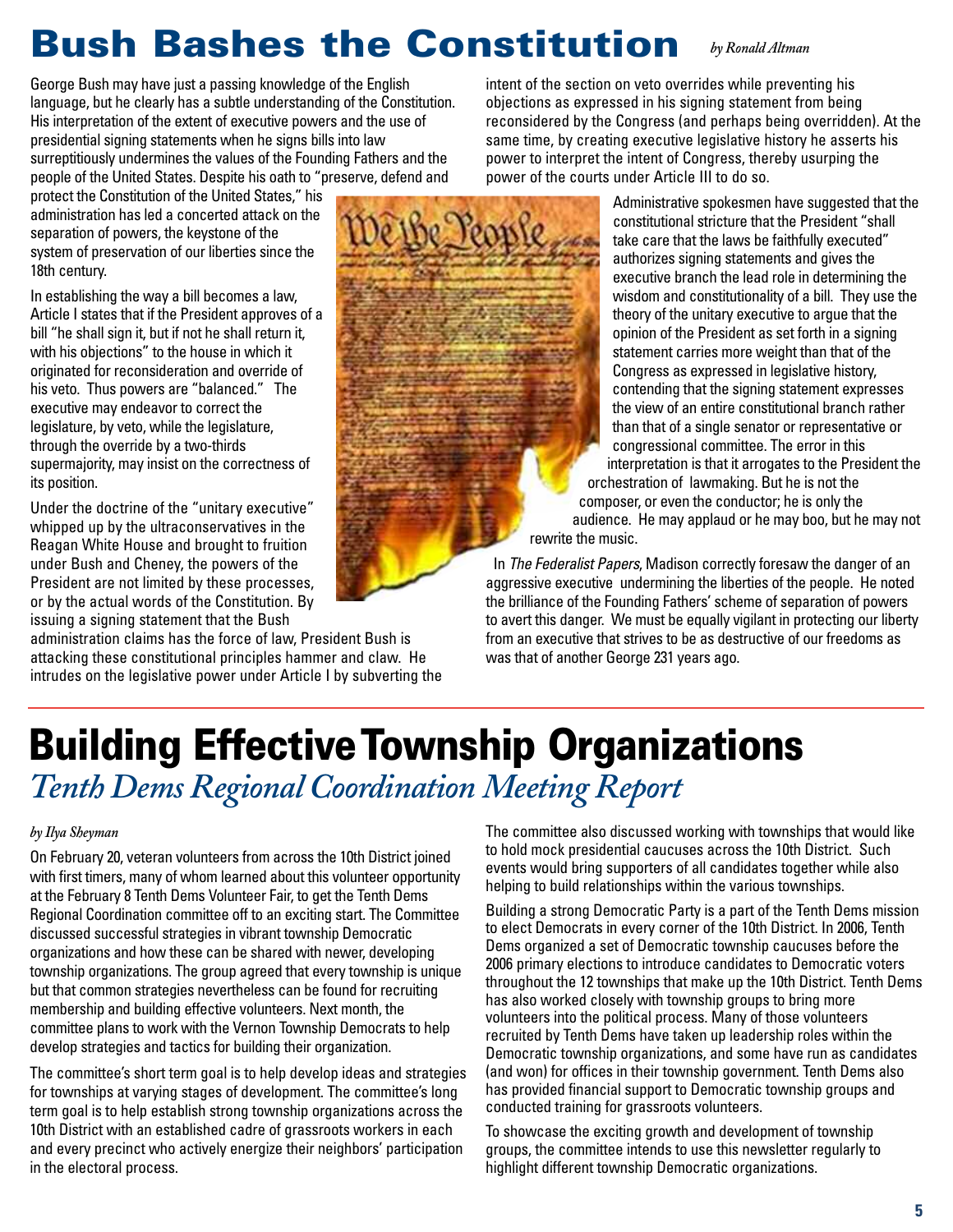# **To Serve and Protect Is Not a Crazy Concept**

### *Mark Curran's First Months as Lake County Sheriff by John Hmurovic*

You have to be at least a little bit crazy to run for public office, don't you think? Elected officials rank just above used car dealers in surveys about which professions the public most respects. Politics is ranked so low that even Rodney "I Don't Get No Respect" Dangerfield would have considered it a step down.

Yet, when you see someone like Mark Curran, he doesn't look crazy. In fact, this tall, white-haired, 44-year-old from Libertyville looks…well…kind of normal. And when you find out that he has a wife, three kids under the age of ten, and a thriving law office, the first word that comes to mind to describe him might be "successful," or "fortunate," or "blessed," but certainly not "crazy."

Still, Mark Curran ran for public office in 2006. And he won. On January 1, 2007, he was sworn in as the Lake County Sheriff. What could possibly possess a seemingly sane person to do this?



Curran admits that in some ways running for sheriff, and now serving in that office, is a sacrifice. During the campaign he sacrificed time with his family, although he was happy that his children were at least old enough to come along to parades and other candidate appearances. And he was particularly fortunate, he said, to have a supportive wife.

"I worked hard for a year," he said about the campaign, which included a hotly contested

*Lake County Sheriff Mark Curran*

primary race for the Democratic nomination, followed by a hotly contested general election against the incumbent Lake County Sheriff. Curran won that contest with a convincing 56 percent of the vote. He said that the campaign was "not always fun," and that it was a relief when it ended, because he would never be able to continue at the pace the campaign required for another full year.

Now that he's in the sheriff's office, Curran says he hopes to achieve more of a balance between his personal and professional life, but he admits that won't be easy. "In just one month, I had something like 50 meetings, talking with people just to get a sense of what the situation is." Although he knew some Lake County Board members before the election, he's getting better acquainted with all of them in order to establish a good working relationship. He has also had to make a handful of personnel changes in the 550-person department that he now manages. He says there are many demands on his time in a department that runs 24 hours a

day, 365 days a year. "Winning an election is not like winning the lottery," Curran says. "Once you win, you have to work very hard."

SHERIER

Both Curran's primary opponent and his general election opponent came from police backgrounds. One of the points they hit hard during their campaigns was that you needed to be a police officer to be a sheriff, and that Curran was a lawyer, not a police officer. Curran answered their arguments by saying that the job was much more than police work. Nothing he has come across in his first months has changed his mind. In fact, he may feel even more strongly about it.

Besides managing 550 employees, the sheriff is the primary negotiator in contracts with the union; and most of the department's employees are unionized. The sheriff is also responsible for a \$60 million-plus budget, and he is responsible for managing the county's jail. "I don't think," Curran said, "there is anything in the job of being a police officer that makes them more qualified to do those things than I am." He says there are aspects of the job that others in his department know better than he does, but he says what he brings to the job – a strong understanding of the important role the prosecutor plays in working with the police on law enforcement – is hugely important. Before becoming sheriff, Curran served as a Special Assistant United States Attorney, as an Assistant Illinois Attorney General, and as an Assistant Lake County State's Attorney.

So, why does a man who doesn't look or sound crazy take on such a huge task? Curran says he has always felt it was important for him to do what he could to serve his community. "Sacrifices are in many instances required as a part of being a citizen, and for the blessings and benefits that we receive from living in this country," he explained.

That doesn't sound crazy. In fact, if more politicians felt that way and performed their jobs with that thought guiding them, maybe the profession would win enough respect in the public's eye to move up a rung. Who knows? Politicians might even rise above journalists.

### **Tenth Dems to Sponsor April Forum with Congresswoman Jan Schakowsky** *by Ross Nickow*

Watch for details soon for an upcoming special forum in April with the Honorable Jan Schakowsky, sponsored by Tenth Dems. Representing the Illinois 9th District since 1998, Congresswoman Schakowsky was recently named by Speaker Nancy Pelosi to the House Permanent Select Committee on Intelligence. Representative Schakowsky is also the Democratic majority's Chief Deputy Whip and a member of the Steering and Policy Committee. Currently, Congresswoman Schakowsky is a member of the Energy and Commerce Committee, on which she serves as

vice-chair of the Subcommittee on Commerce, Trade, and Consumer Protection. Representative Schakowsky serves on three other subcommittees: the Subcommittee on Commerce, Trade and Consumer Protection; the Subcommittee on Health; and the Subcommittee on Oversight and Investigations. Details of the upcoming event will be available soon on the Tenth Dems website, www.tenthdems.org, as well as in the April edition of this newsletter. Hearing impaired? Don't let that keep you from attending. Let us know at tenthdems@aol.com or (847) 266-VOTE and we will arrange an interpreter.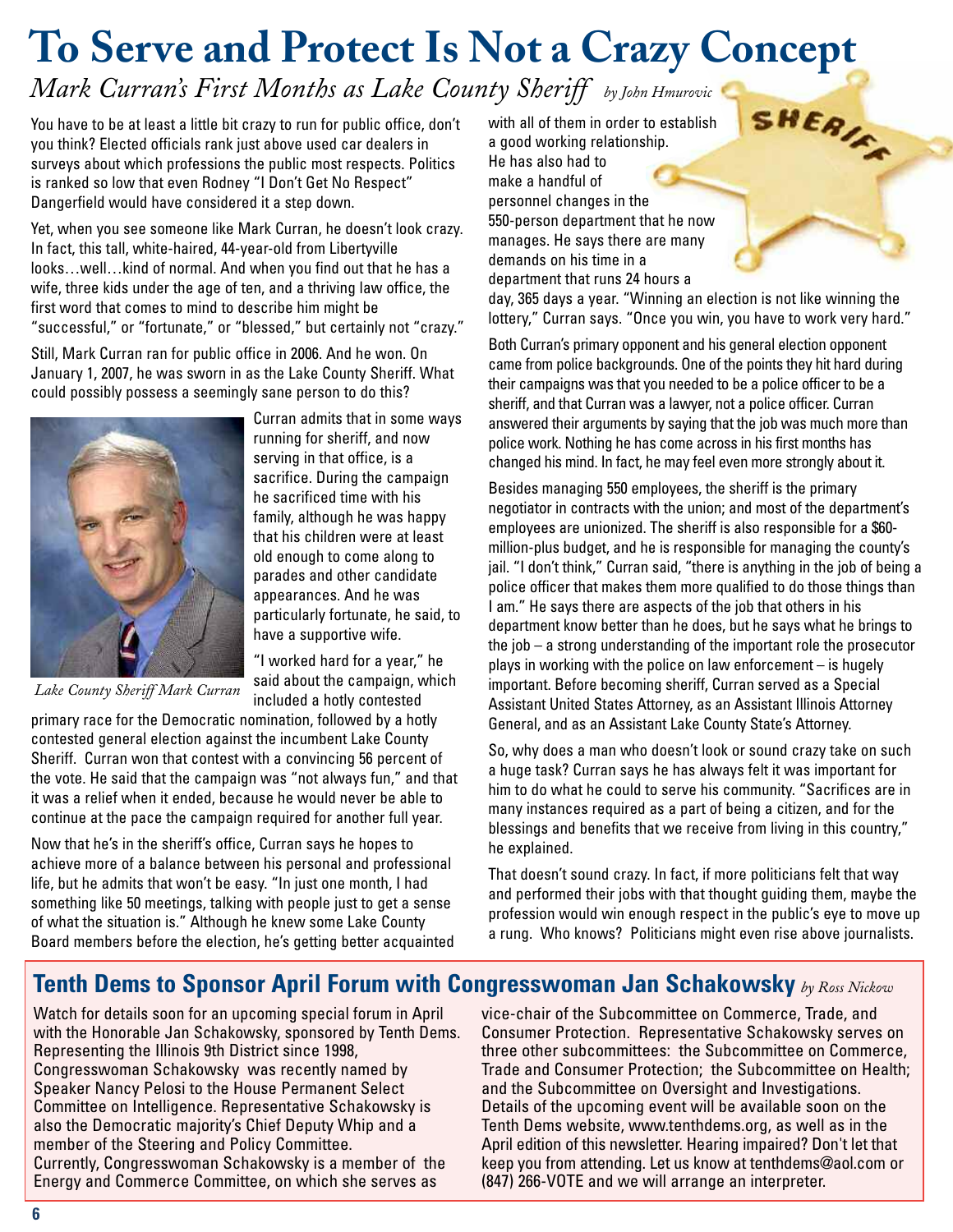## **Change the World** *continued from page 1*

a Democratic president, but also how they can help Democrats close to home by re-electing Dick Durbin to the U.S. Senate, electing a Democrat to the U.S. House, and



electing Democrats to represent us in state and county offices.

Tenth Dems organized the event in order to marshal Democratic volunteers at this very early stage of the campaign. The idea is to ensure that volunteers will be organized, trained, and ready to help by the time the 2008 campaign heats up.

*Joe Biden* JoeBiden.com

*Hillary Clinton* HillaryClinton.com

> *Chris Dodd* ChrisDodd.com

*John Edwards* JohnEdwards.com

*Obama campaign advisor Pete Giangreco speaks at Tenth Dems Volunteeer Fair.*

There are plenty of opportunities for anyone who wants to get involved.

Contact Tenth Dems if you have an interest in research, communications, writing, computers, graphic design, phone calling, volunteer management, fund raising, organization building, door-to-door campaigning, etc., etc. You are even encouraged to contact Tenth Dems if you're like most of us who come into this process not knowing how to help, but knowing that you want to do something to see our nation, our state, or our community change for the better.

The first step in playing a part in changing the world is to place a phone call to 847-266-VOTE (8683), or e-mail tenthdems@aol.com, to express your interest.

### **Conscience** *Continued from page 1*

constituents. We must initiate action on the real needs of real people in our country. Legislators must listen to what is being said at the grass roots level and serve our needs and desires.

We have a great window of opportunity between now and the 2008 elections to carry that baton by strengthening our own grassroots organization, the Tenth Dems. This is an exciting time when you can learn how to make your voice heard. Believe it or not, you have the power to influence the political landscape, locally and nationally, and it all starts at home at the congressional district level. The key to success is in numbers and knowledge. Join with like-minded people and find out how to get the job done. Tenth Dems will provide the training. To join in this great adventure, call (847) 266-VOTE, or e-mail tenthdems@aol.com today.

### **"Barack is My Guy"** *Continued from page 2*

Dads hold little kids up on their shoulders, to see and remember. We feel a part of history, not only because of the event that's unfolding, but also because of the shared vision of events to come, events that we believe will come because of our commitment, our work ethic, our diversified talents, and our connection to this gangly attorney who is determined to do things differently if we choose to elect him.

And it isn't just that he seems so sincere when he flashes that brilliant smile, and it isn't just that he is a powerful speaker, and it isn't just that he speaks to us of our own stories. The guy's an expert on constitutional law who says that the battle we need to fight is to make Washington, D.C., work differently. The job description of president is to uphold the Constitution. At a time when the war abroad is an unbearable travesty, and I get

### 2008 Dem Candidates

*continued from page 1*

Edwards, and Obama, have already been formed in the 10th District by Tenth Dems members. If you want to be a part of them, call us at 847-266-VOTE (8683), or e-mail us at info@tenthdems.org and we will let them know of your interest. If you are backing one of the other announced, or expected to announce, candidates, be it Biden, Dodd, Gravel, Kucinich or Richardson, call or e-mail Tenth Dems. All it takes is a few of you to get a group started, and Tenth Dems will help you get connected with one another.

In fact, Tenth Dems will do what it can to help all the 2008 Democratic presidential contenders. We plan to let our members know about any activities that the local presidential backers want publicized. We will not only e-mail our membership about the events, but we will also post them on our website and spread the word to other Democratic groups in the area. Tenth Dems provides the best network for reaching the most active Democratic grassroots volunteers throughout the 10th District of Illinois. So contact us if you're ready to help your candidate in 2008.

If you're still shopping for a candidate, here are the websites for the eight currently active Democratic candidates. Visit, compare, and see who you think will make the best replacement for George W. Bush in January 2009.



*Mike Gravel* Gravel08.us



*Dennis Kucinich* Kucinich.us



*Barack Obama* BarackObama.com



*Bill Richardson* RichardsonForPresident.com

the feeling we are being distracted from an attempt to undermine our Constitution, would it be good for our next president to be a constitutional expert? I don't get why there's any question of nominating anyone else.

To me, this is as clear as the sky on a postcard perfect three degree Fahrenheit day. Barack is my guy.